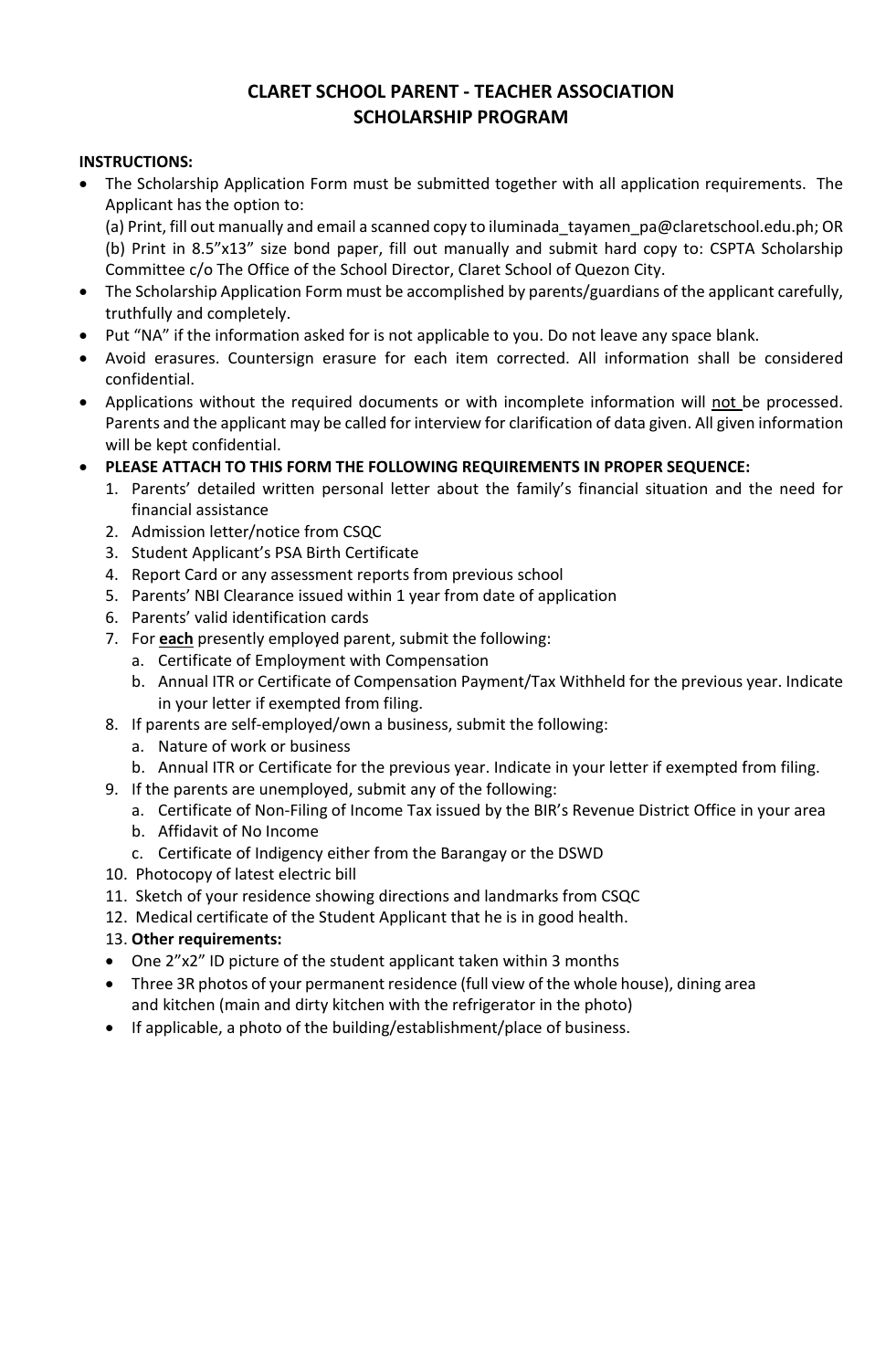# PARENT TEACHER ASSOCIATION CLARET SCHOOL OF QUEZON CITY

# SCHOLARSHIP APPLICATION FORM

| <b>PASTE</b>              |
|---------------------------|
| <b>RECENT</b> $2^n$ $2^n$ |
| <b>Photo of Student</b>   |

#### **PERSONAL INFORMATION**

| Name of Student                       |                                  |                   |                                |                        |                                            |
|---------------------------------------|----------------------------------|-------------------|--------------------------------|------------------------|--------------------------------------------|
| (name in Birth Certificate) Last Name |                                  | <b>First Name</b> |                                | Middle Name            | Suffix                                     |
| <b>Permanent Address</b>              |                                  |                   |                                |                        |                                            |
|                                       | Unit/Door Number                 |                   | <b>Building/Apartment Name</b> |                        | House Number/Street Name                   |
|                                       | Subdivision/Village              | Barangay          |                                | City                   | Zip Code                                   |
| <b>Contact Numbers</b>                | Home Telephone Number            |                   |                                | <b>Mobile Number</b>   |                                            |
| <b>Birth Details</b>                  |                                  |                   |                                |                        |                                            |
|                                       | Birthdate (mm/dd/yyyy)           |                   | Birthplace                     |                        |                                            |
|                                       | Number of children in the family |                   |                                | $(1st, 2nd $ youngest) | Applicant's ordinal position in the family |
| Citizenship                           |                                  |                   |                                |                        |                                            |
| Religion                              |                                  |                   |                                |                        |                                            |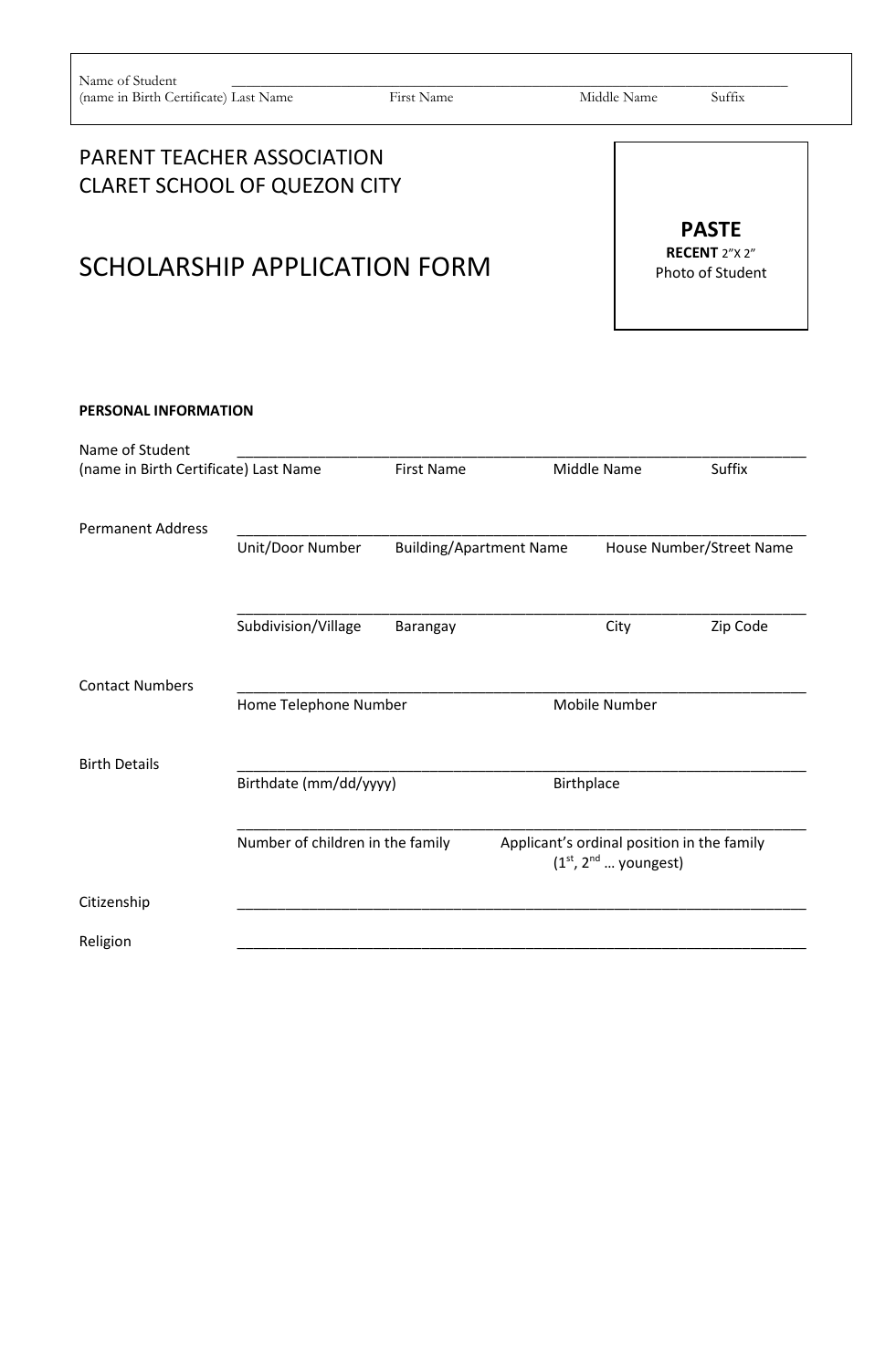| Name c<br>Studeni<br>ЭI                                                   |         |         |        |  |
|---------------------------------------------------------------------------|---------|---------|--------|--|
| (name in<br>$\ldots$ in Birth $C$ eri T<br>`ertiticate).<br>. ast<br>Name | 900 كىل | -VHOOLE | $\sim$ |  |

(e) Last Name First Name First Name Middle Name Suffix

#### **FAMILY BACKGROUND**

|                                                                                    | PARENT <sub>1</sub> | PARENT <sub>2</sub> | <b>LEGAL GUARDIAN</b> |
|------------------------------------------------------------------------------------|---------------------|---------------------|-----------------------|
| Relationship to Student                                                            |                     |                     |                       |
| Last Name                                                                          |                     |                     |                       |
| <b>First Name</b>                                                                  |                     |                     |                       |
| Middle Name                                                                        |                     |                     |                       |
| Citizenship                                                                        |                     |                     |                       |
| Please indicate if:<br>Solo Parent; Widowed;<br>Separated                          |                     |                     |                       |
| Telephone Number                                                                   |                     |                     |                       |
| Mobile Number                                                                      |                     |                     |                       |
| <b>Email Address</b>                                                               |                     |                     |                       |
| <b>Educational Attainment</b><br>· School Attended                                 |                     |                     |                       |
| Occupation                                                                         |                     |                     |                       |
| If employed, name of<br>employee                                                   |                     |                     |                       |
| Position & No of years<br>in the company                                           |                     |                     |                       |
| If self-employed,<br>nature of work                                                |                     |                     |                       |
| <b>Annual Gross Income</b>                                                         |                     |                     |                       |
| If unemployed since<br>when & reason for<br>unemployment                           |                     |                     |                       |
| If retired or ever<br>availed early<br>retirement, when and<br>under which company |                     |                     |                       |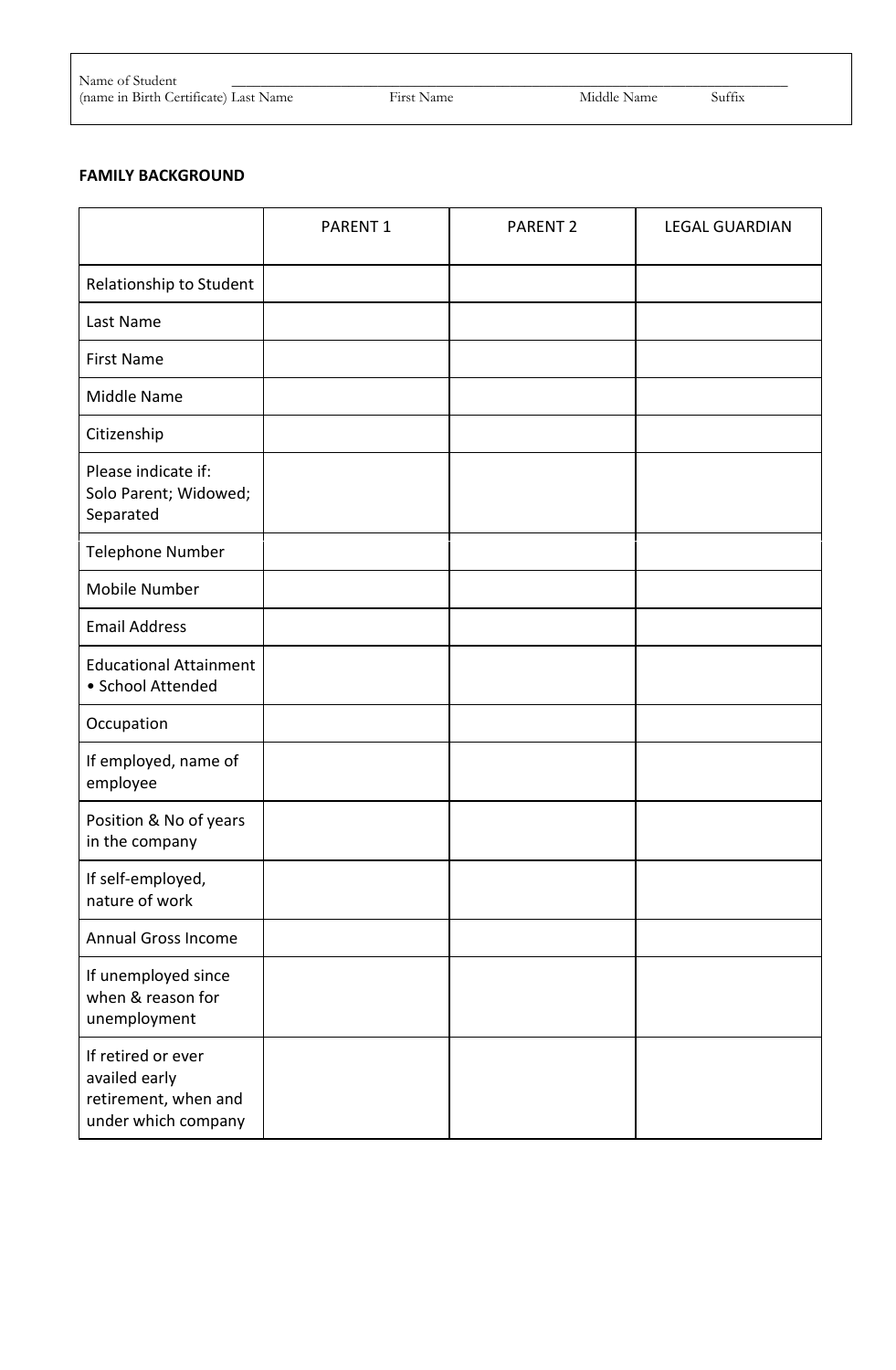| Name of Student                       |                   |             |        |  |
|---------------------------------------|-------------------|-------------|--------|--|
| (name in Birth Certificate) Last Name | <b>First Name</b> | Middle Name | Suffix |  |

First Name **in Birth Certificate** Certificate Suffix

# Children (including the applicant) Please use a separate sheet if needed.

| Name | Age | Grade/<br>Occupation | School/Employer | Yearly Tuition &<br>Other Fees/Salary |
|------|-----|----------------------|-----------------|---------------------------------------|
|      |     |                      |                 |                                       |
|      |     |                      |                 |                                       |
|      |     |                      |                 |                                       |
|      |     |                      |                 |                                       |

# Name the persons (relatives, friends, etc.) who help with the family household and educational expenses:

| Name | Relation to Family | Amount of Yearly<br>Support | Duration & Extent<br>of Support |
|------|--------------------|-----------------------------|---------------------------------|
|      |                    |                             |                                 |
|      |                    |                             |                                 |
|      |                    |                             |                                 |
|      |                    |                             |                                 |

#### Number of persons living and working with the family

|                        | Number | <b>Monthly Salary</b> |
|------------------------|--------|-----------------------|
| Household helper       |        |                       |
| <b>Driver</b>          |        |                       |
| Gardener               |        |                       |
| Others, please specify |        |                       |

| Any family member who are under certain petition to migrate abroad? () Yes () No |  |
|----------------------------------------------------------------------------------|--|
| If yes, specify who and indicate country:                                        |  |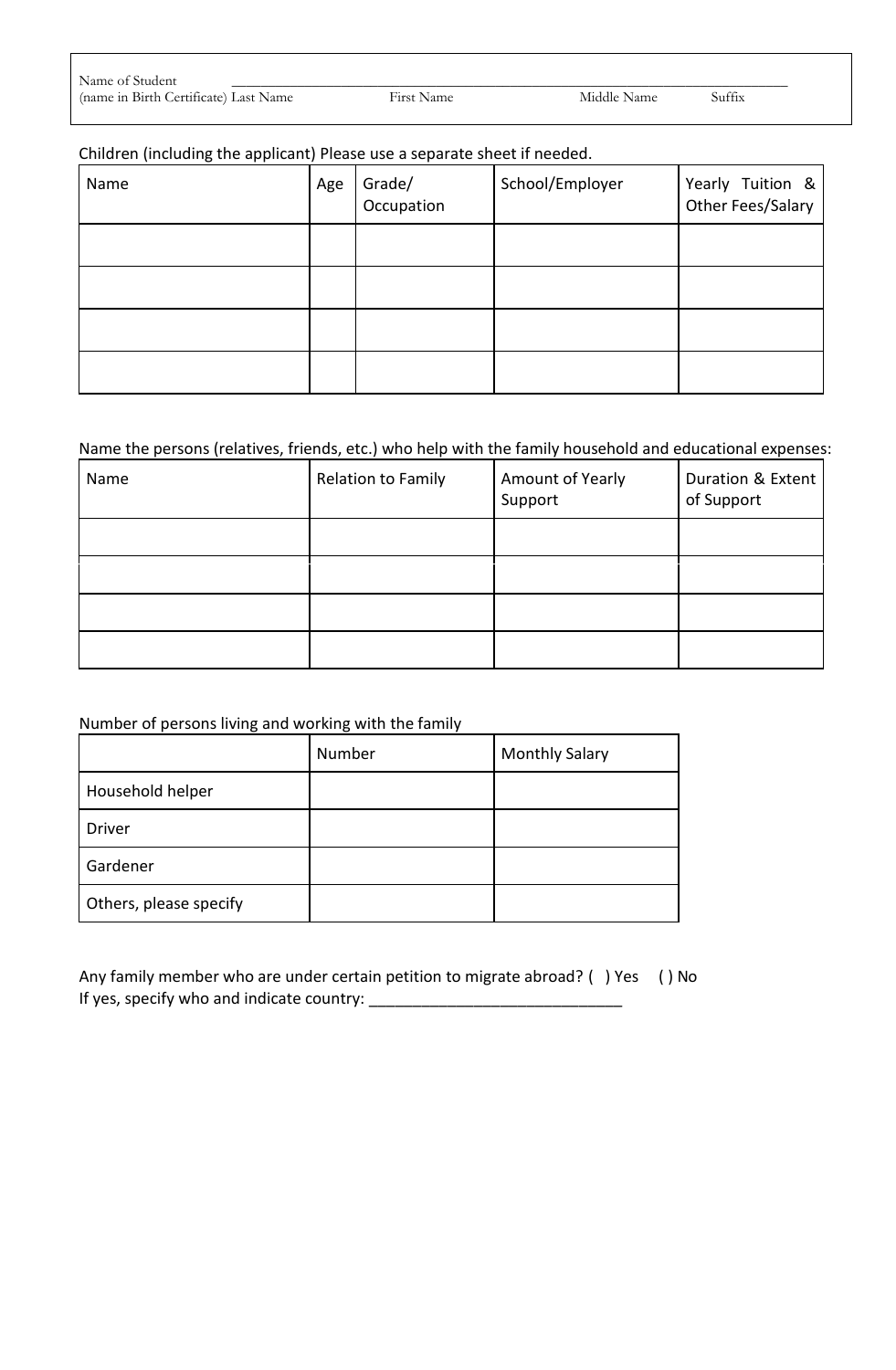| Name of Student                       |            |             |        |
|---------------------------------------|------------|-------------|--------|
| (name in Birth Certificate) Last Name | First Name | Middle Name | Suffix |

ATTACH CLEAR PHOTO OF PERMANENT RESIDENCE HERE. (Full view of the whole house) (Size 3R or 3.5" x 5")

ATTACH CLEAR PHOTO OF KITCHEN HERE (Main and dirty kitchen) (Size 3R or 3.5" x 5")

(If applicable) ATTACH CLEAR PHOTO OF BUSINESS ESTABLISHMENT HERE. ((Size 3R or 3.5" x 5")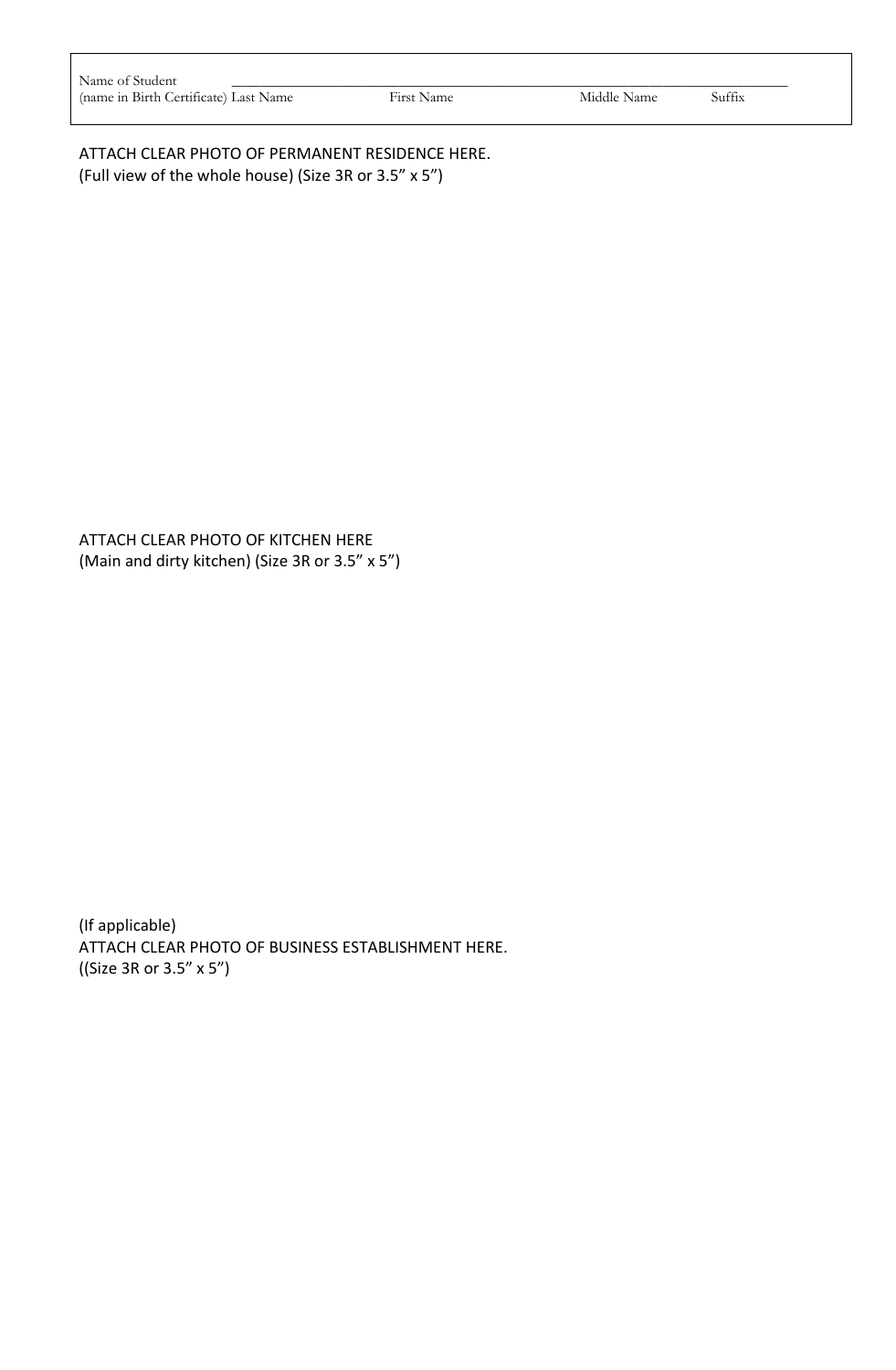| Name of Student                       |            |             |        |
|---------------------------------------|------------|-------------|--------|
| (name in Birth Certificate) Last Name | First Name | Middle Name | Suffix |

## **ASSETS**

House and Lot (Residence)

| House and Lot (Residence)                    |                              |
|----------------------------------------------|------------------------------|
| <b>Type</b>                                  | $\exists$ Condominium        |
|                                              | □ Townhouse                  |
|                                              | □ Single-detached            |
|                                              |                              |
| Classification                               | $\Box$ Owned, not mortgaged  |
|                                              | Owned, under mortgage        |
|                                              | $\Box$ Rented                |
|                                              | $\Box$ Living with relatives |
|                                              |                              |
| Location/Address                             |                              |
| Lot area (sq.m.                              |                              |
| Floor area (sq.m.)                           |                              |
| Number of bedrooms                           |                              |
| Number of bathrooms                          |                              |
| Date of acquisition                          |                              |
| Number of years in residence                 |                              |
| If rented, amount of monthly rental          |                              |
| If mortgaged, amount of monthly amortization |                              |
| Number of years to pay for mortgage          |                              |

#### Vehicles

| Make | Model | Year | Fully Paid/On-Loan<br>(indicate monthly<br>payment) |
|------|-------|------|-----------------------------------------------------|
|      |       |      |                                                     |

#### Household items

| Type                                          | None | Yes | Number |
|-----------------------------------------------|------|-----|--------|
| Television                                    |      |     |        |
| Gaming Gadgets: Play<br>Station/Nintendo, etc |      |     |        |
| Personal Computer                             |      |     |        |
| Refrigerator                                  |      |     |        |
| Freezer                                       |      |     |        |
| Microwave Oven                                |      |     |        |
| Air Conditioner                               |      |     |        |
| Electric / Gas Range                          |      |     |        |
| Washing Machine / Dryer                       |      |     |        |
| Ipad / Tablet                                 |      |     |        |
| <b>Cellular Phone</b>                         |      |     |        |
| Landline telephone                            |      |     |        |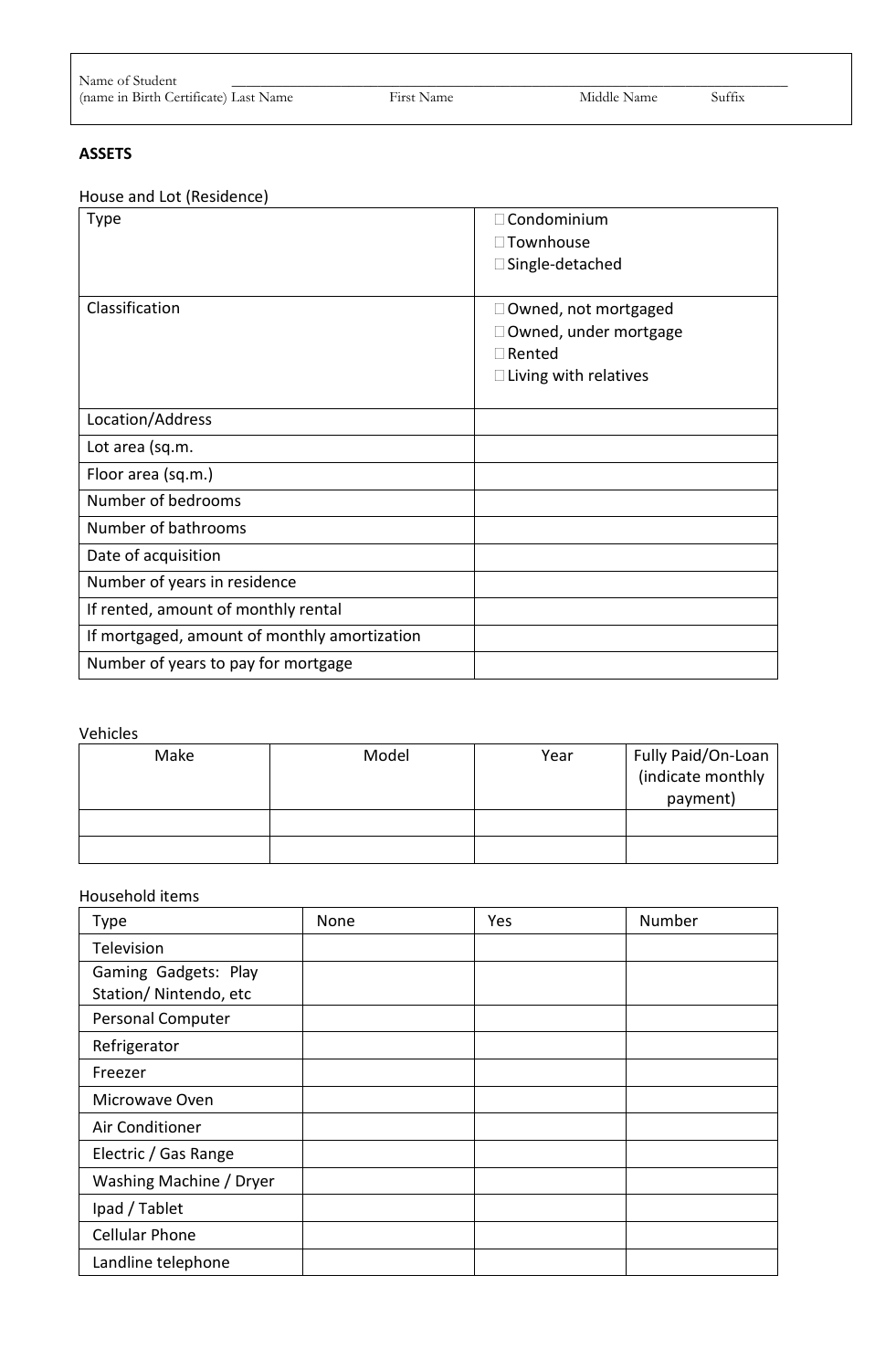#### **FINANCIAL STATUS**

#### Monthly Gross Family income

| <b>Total Compensation/Income</b><br>(Father/Mother/Sister/Brother) | Php |
|--------------------------------------------------------------------|-----|
| <b>Income from Business</b>                                        |     |
| Income from Land Rentals                                           |     |
| Income from Residence/Building Rentals/Lease                       |     |
| <b>Retirement Pension</b>                                          |     |
| Commissions                                                        |     |
| <b>Support from Relatives</b>                                      |     |
| Others:                                                            |     |
| TOTAL                                                              | Php |

#### Monthly Gross Family Expenses

| Food/Grocery                                     | Php |
|--------------------------------------------------|-----|
| House rent/amortization                          |     |
| Electricity/Water/LPG                            |     |
| Telephone/Internet                               |     |
| School/work allowance                            |     |
| Transportation (gas/fare)                        |     |
| Househelper/Driver salary                        |     |
| Recreational expenses (incl. travel, cable, etc) |     |
| Clothing                                         |     |
| Home repair/improvements                         |     |
| Insurance                                        |     |
| Medical/Dental                                   |     |
| School Tuition, Other Fees, service              |     |
| SSS/Philhealth/HDMF                              |     |
| Loan Payments                                    |     |
| Others                                           |     |
|                                                  |     |
| Total                                            | Php |